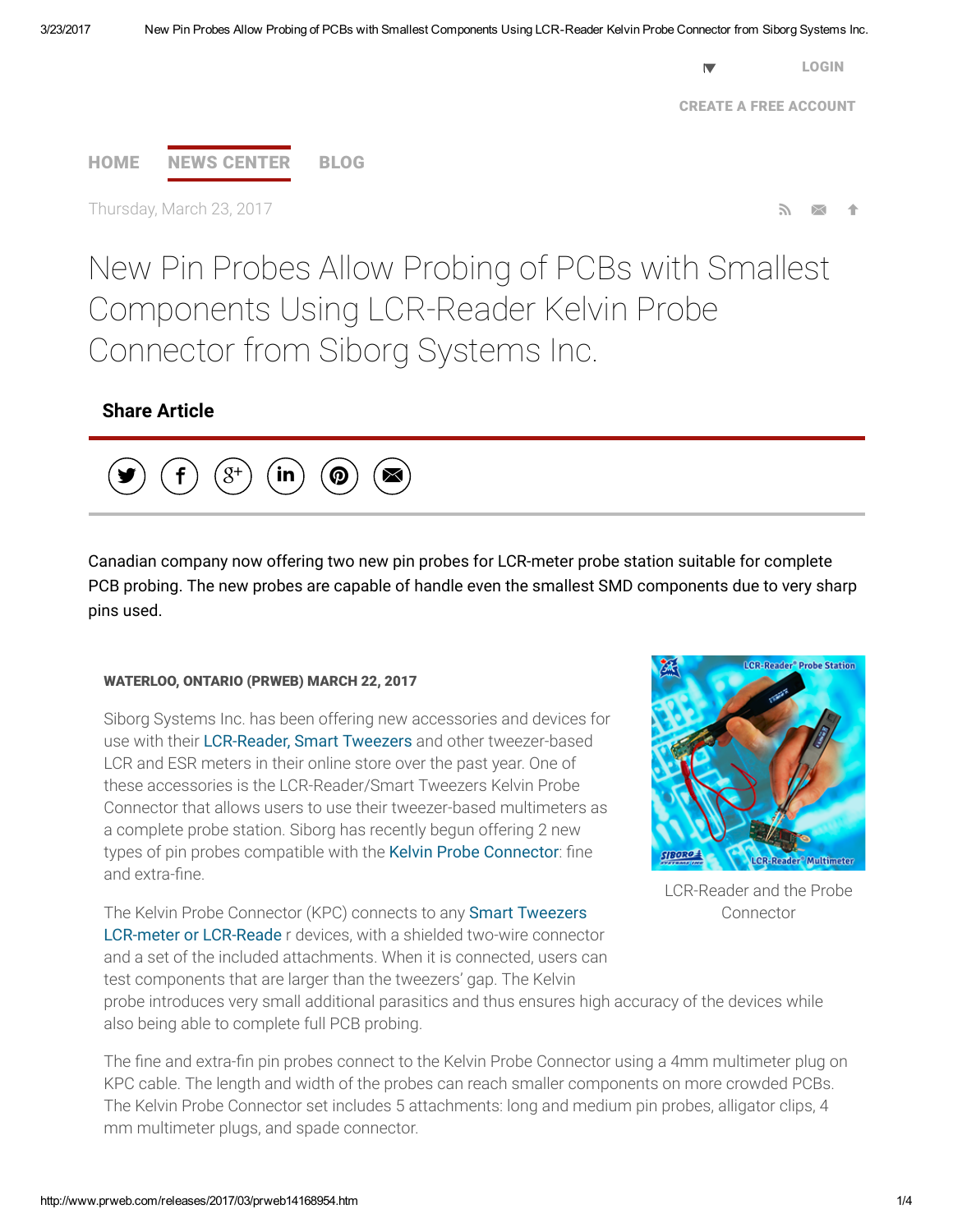#### 3/23/2017 New Pin Probes Allow Probing of PCBs with Smallest Components Using LCR-Reader Kelvin Probe Connector from Siborg Systems Inc.

[LCR-Reader](http://www.smarttweezers.by/) and Smart Tweezers LCR- and ESR-meters have become an essential tool for testing and troubleshooting Surface Mount Technology. They use sharp gold-plated tweezers that are able to grasp and hold tiny components. When in contact, the devices are able to determine the type of component and best measurements ranges before measuring with high accuracy and speed. Best of all, they require no set-up between measurements; both devices are fully automatic. All measurement values are instantly made available on the bright OLED display on the device, including any secondary values and test parameters used.

LCR-Reader is the best selling model at a lower price point with a sufficiently good 0.5% basic accuracy. Users are able to switch between measurement modes using one-button navigation. About a year ago Siborg finalized a new calibration fixture for LCR-Reader and now provides NIST traceable calibration certificates for the device.

Smart Tweezers have grown to be an essential tool for SMT production lines; this device offers a higher basic accuracy of 0.2% and more features including component sorting, offset subtraction, and diode/continuity testing. Siborg has recently begun offering a [Bluetooth](http://www.lcr-reader.com/bluetooth.html) enabled Smart Tweezers model that allows the LCR-meter to communicate with PC software and dedicated apps to relay information. This ability is practical in situations where measurements must be recorded for quality control or when needing to review past measurements.

Siborg offers a selection of devices, accessories and parts in their LCR-Reader Store and Amazon sales channels in Canada, USA and Europe. These include the popular LCR-Reader and Smart Tweezers meters, LED Test Tweezers, SMD Test Tweezers and Kelvin Probe Connector. They also offer Task Kits that include a device with accessories and parts, such as batteries or extra tweezer probes.

For those in need for Smart Tweezers spare parts for older and new models, a special website had been developed listing the parts with pictures and specifications.

About Siborg Systems Inc. Established in 1994, Siborg is a source of engineering hardware and software tools for the semiconductor and electronics industry.

Contact: Michael Obrecht, Director R&D Phone: 1-519-888-9906 Toll Free: 1-877-823-7576 Fax: 1-519-725-9522 E-mail info (at) siborg (dot) ca Online: [http://www.siborg.com](http://www.siborg.com/)

Share article on social media or email:



View article via:

[PDF](http://www.prweb.com/pdfdownload/14168954.pdf) [PRINT](http://www.prweb.com/printer/14168954.htm)

## Contact Author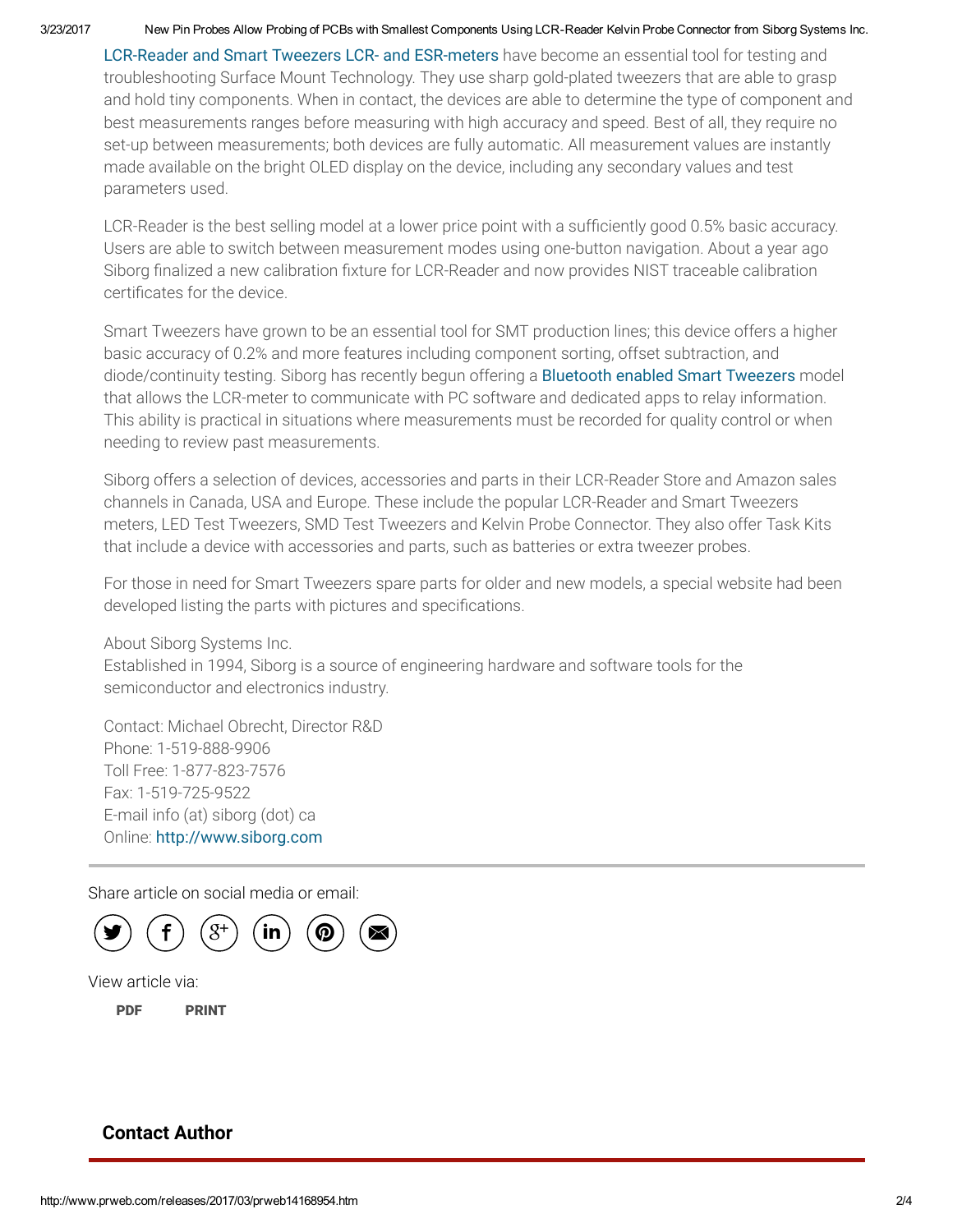MICHAEL OBRECHT

Siborg [Systems](http://www.smarttweezers.us/) Inc. +1 (519) 888-9906 [Email](http://www.prweb.com/EmailContact.aspx?prid=14168954) >



LCR-Reader since: 05/2016 [Like](https://www.facebook.com/pages/LCR-Reader/1733366323569333) >

 $f$ 

in) Siborg Systems Inc

Follow us on

 $8<sup>+</sup>$ 

VISIT [WEBSITE](http://www.smarttweezers.in/)

## Media



News [Center](http://www.prweb.com/recentnews/)